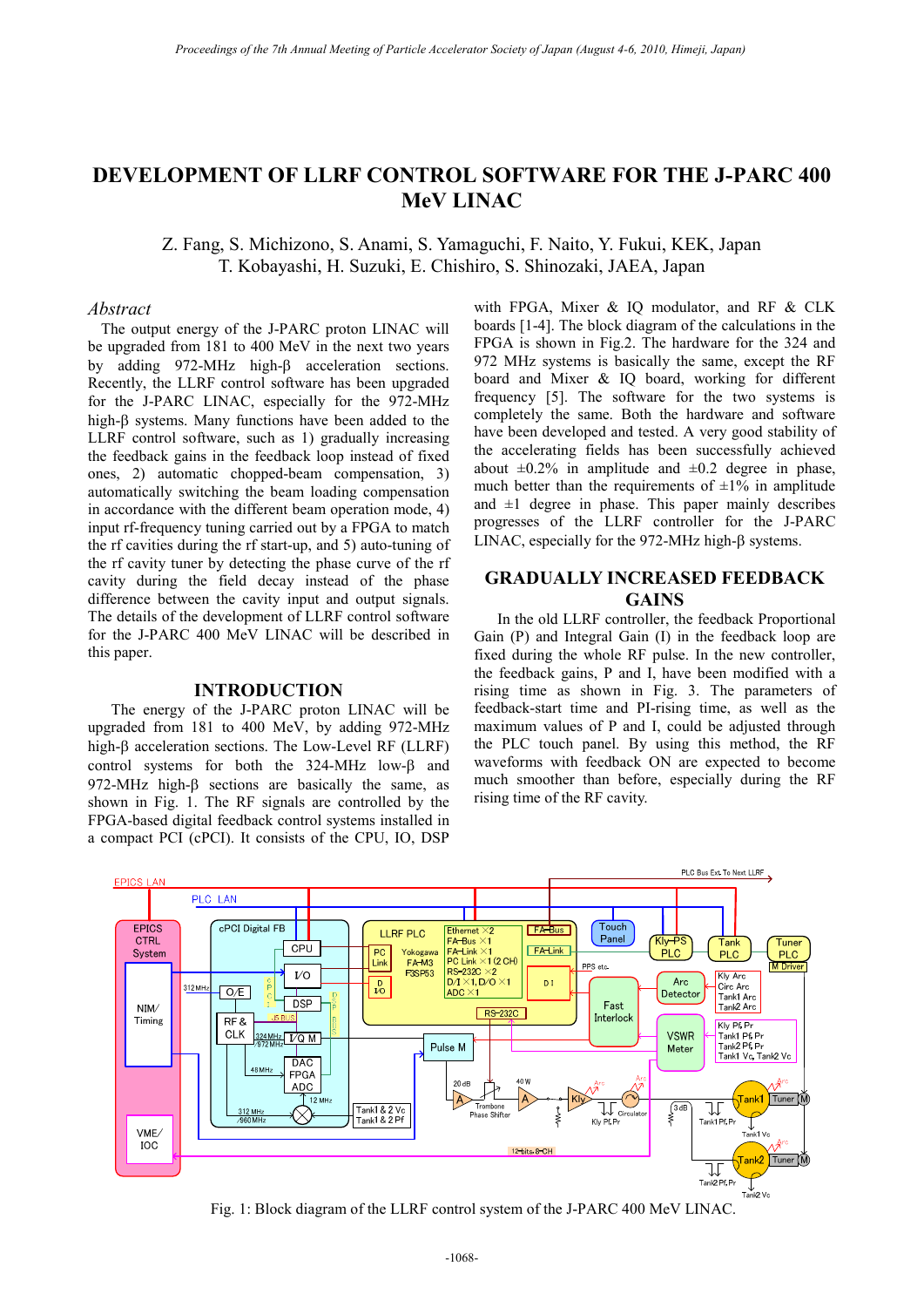

Fig. 2: Block diagram of the calculations in the FPGA.



Fig. 3: Gradually increased feedback gains used in the feedback loop.

## **CHOPPED BEAM COMPENSATION**

For the 972-MHz high- $\beta$  sections, the operation frequency is three times of that of the low- $\beta$  section, and the decay time of the RF field becomes quite shorter. For the chopped beam operation, a chopped beam compensation is required for the 972-MHz sections, instead of a macro-pulse compensation used for the 324-MHz sections.

In the chopped beam operation, the beam will be modulated by a chopping signal as shown in Fig. 4. The frequency of chopping signal is about 1 MHz. We connect this chopping signal to the IO board of the cPCI control system. Then in the FPGA control program, the FF beam is fed forward when the logical AND with inputs of the beam gate and chopping signal has the value 1. Also, in order to adjust the timing between the chopping signal and beam pulse, a delay is added to the chopping signal

before the logical AND operation. This delay could be exactly adjusted in a clock of 48 MHz in the FPGA.

The chopped beam compensation has been tested by using a cavity simulator [5]. A stability of the accelerating fields has been successfully achieved about  $\pm 0.4\%$  in amplitude and  $\pm 0.3$  degree in phase.



## **BEAM LOADING COMPENSATION SWITCHING**

Different beam operation modes with different beam loading are considered for the J-PARC LINAC. A control system with automatically switching the beam loading compensation is designed. We add a mode-exchanging signal to the LLRF control system, which is called as FF Beam Mult gate with a different pulse width, corresponding to the different beam operation mode. The timing of the LLRF system is shown in Fig. 5. The pulse width of the FF\_Beam\_Mult could be from 1  $\mu$ s to 50  $\mu$ s.